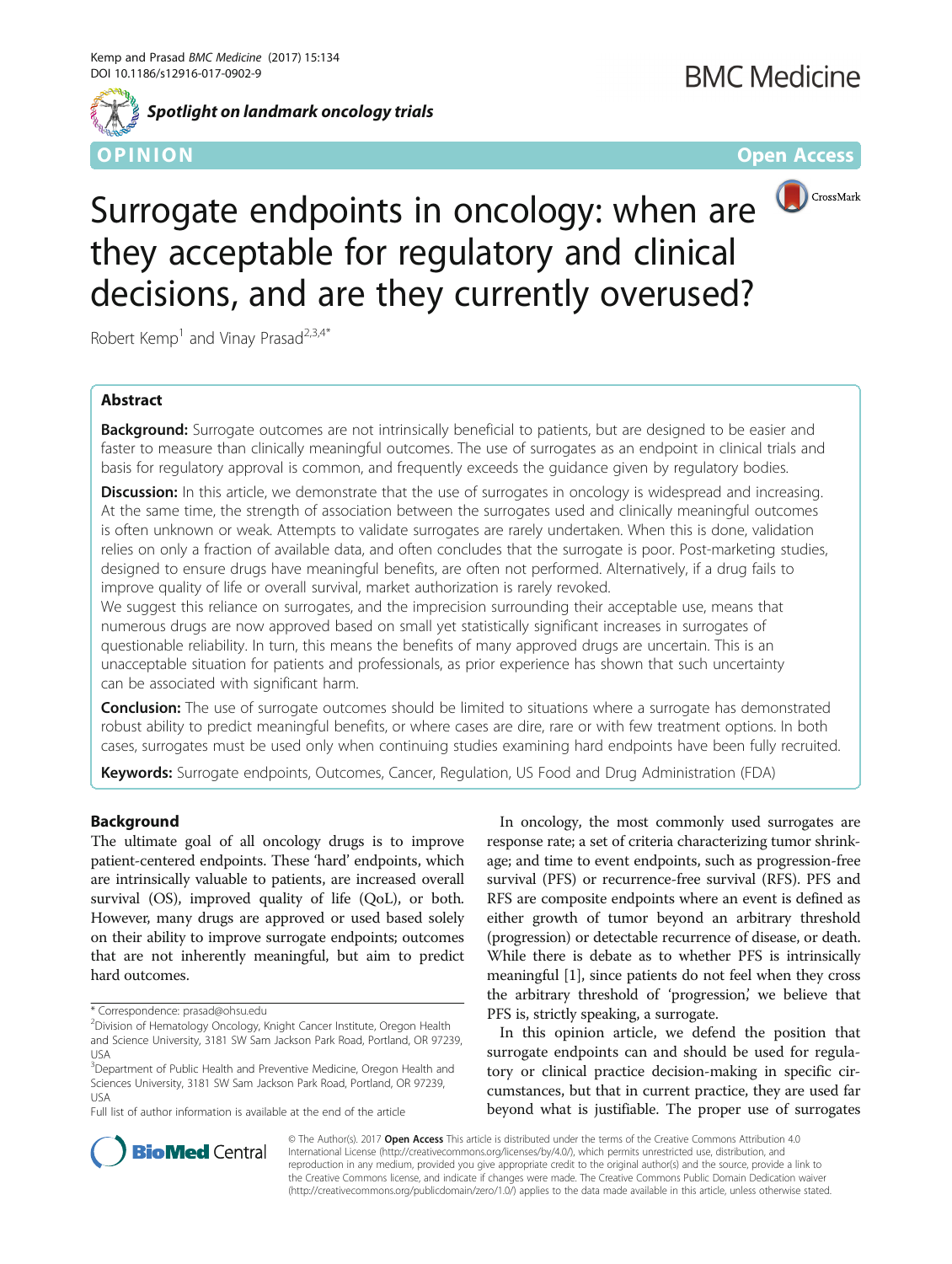should be confined to situations where robust validation studies demonstrate a reliable ability for a change in a specific surrogate to predict changes in meaningful outcomes. Such validation studies are inherently limited to the specific tumor type, setting (adjuvant/metastatic), line of therapy, types of agents (cytotoxic versus targeted drugs), and specific surrogate–outcome pairings. For example, we can consider whether cytotoxic drugs that improve PFS in first-line metastatic colorectal cancer also improve OS. Data supporting such correlations must be judged on the comprehensiveness and completeness of included studies. Surrogates that are not validated may also be used in conditions that are rare, dire, and with few treatment options. In both cases, given the hard lessons of recent oncology history, we request that surrogates are used only after continuing studies measuring hard endpoints have been fully recruited. Our conclusion is based on several factors.

#### Surrogate use is widespread

Between 2009 and 2014, the US Food and Drug Administration (FDA) approved drugs for 83 oncology indications: 55 (66%) were approved on the basis of surrogate outcomes, with 31 approved on the basis of response rate, and 24 on the basis of PFS [\[2](#page-5-0)]. One hundred percent (25) of accelerated and 51% (30) of traditional approvals were based on treatment effects with surrogate outcomes [[2](#page-5-0)]. Unlike accelerated approval, traditional approvals do not entail further post-marketing commitments for efficacy, and several drugs that have failed to demonstrate any survival gain remain on the market.

#### Surrogate use is increasing

The use of surrogates is becoming more common as the primary endpoint of oncology randomized controlled trials (RCTs). Overviews of oncology RCTs between 1995 and 2009 show that between 1995 and 2004, OS was the primary endpoint in 49% of trials, but by 2005 to 2009 it had declined to 36%. Response rate declined by 14% to 6%, but time-to-event endpoints such as PFS more than made up the ground, rising from 26% to 43% of primary outcomes [\[3](#page-5-0)].

## When used, the strength of surrogates is often unknown or weak

Despite tremendous advances in genomic and imaging sciences, there is still no perfect surrogate that invariably predicts the endpoint of interest. Thus, all surrogates are judged by their ability to predict changes in hard endpoints.

Several methods have been developed to assess the predictive value of a surrogate. However, the method most suited for regulatory approval is trial-level surrogate validation [[4](#page-5-0)]. Trial-level validation occurs by plotting a change in the surrogate against the change in the hard endpoint across several randomized studies. Each trial serves as one data point. A linear regression analysis is then performed to see if a correlation exists between a change in the surrogate and change in hard endpoint, and to measure the strength of the correlation, quantified by the  $R_{\text{trial}}^2$  statistic. Trial-level validation requires a meta-analysis of all trials that have measured the effect of an intervention on both the surrogate and the hard outcome.

Regulatory authorities have typically required verification of a predictive level, both at the individual and trial level. The German Institute for Quality and Efficiency in Health Care (Institut für Qualität und Wirtschaftlichkeit im Gesundheitswesen, IQWIG) provides guidelines for interpreting the  $R_{trial}^2$  value (Table 1), indicating cut-offs where surrogates are deemed suitable for regulatory use. These values are arbitrary, yet they provide a useful heuristic.

IQWIG defines that a surrogate has a proven lack of validity if the upper bound of the R-value's 95% confidence interval is  $\leq 0.7$  [[5\]](#page-5-0). Although an R-value of 0.7 might seem impressive, the corresponding  $\mathbb{R}^2$  is 0.49, meaning that only 49% of the variation in survival is explained by variation in the surrogate. IQWIG considers that surrogates only have proven validity when the association demonstrates an R-value with a lower bound of the 95% confidence interval  $\geq 0.85$  [[5\]](#page-5-0). One well-validated surrogate is disease-free survival (DFS) as a predictor of OS in adjuvant colon cancer. This surrogate was validated by examining 15 adjuvant RCTs. Plotting the hazard ratios for DFS and OS gave an  $R_{trial}^2$  value of 0.9, suggesting that DFS was a faithful predictor for OS effects [\[6](#page-5-0)].

However, the reality is that many surrogates used in clinical practice do not meet this mark. In a systematic review of studies that attempt to validate surrogate outcomes, 65 specific surrogate survival pairs were identified. Of these, 52% (34) were classified as low strength  $(R \le 0.7)$ , 25% (16) as medium strength, and only 23% (15) correlated highly  $(R \ge 0.85)$  with OS [\[7](#page-5-0)]. This systematic review used an even more permissive classification than IQWIG guidance, as the point estimate of the  $R_{trial}^2$  statistic, not the bounds of the 95% confidence interval, was used to classify the correlations as low, medium or high.

|  |                               | <b>Table 1</b> IQWIG guidance [5] on interpretation of validation |  |
|--|-------------------------------|-------------------------------------------------------------------|--|
|  | studies of surrogate outcomes |                                                                   |  |

| Strength of association | R-value                          |
|-------------------------|----------------------------------|
| Validity proven         | $1$ ower limit of 95% CI ≥ 0.85  |
| Unclear validity        | $R < 0.85$ to $> 0.7$            |
| Proven lack of validity | Upper limit of 95% $CI \leq 0.7$ |

The R-value is the correlation coefficient derived through methods such as Pearson product moment, Kendall's Tau or Spearman's rank correlation coefficient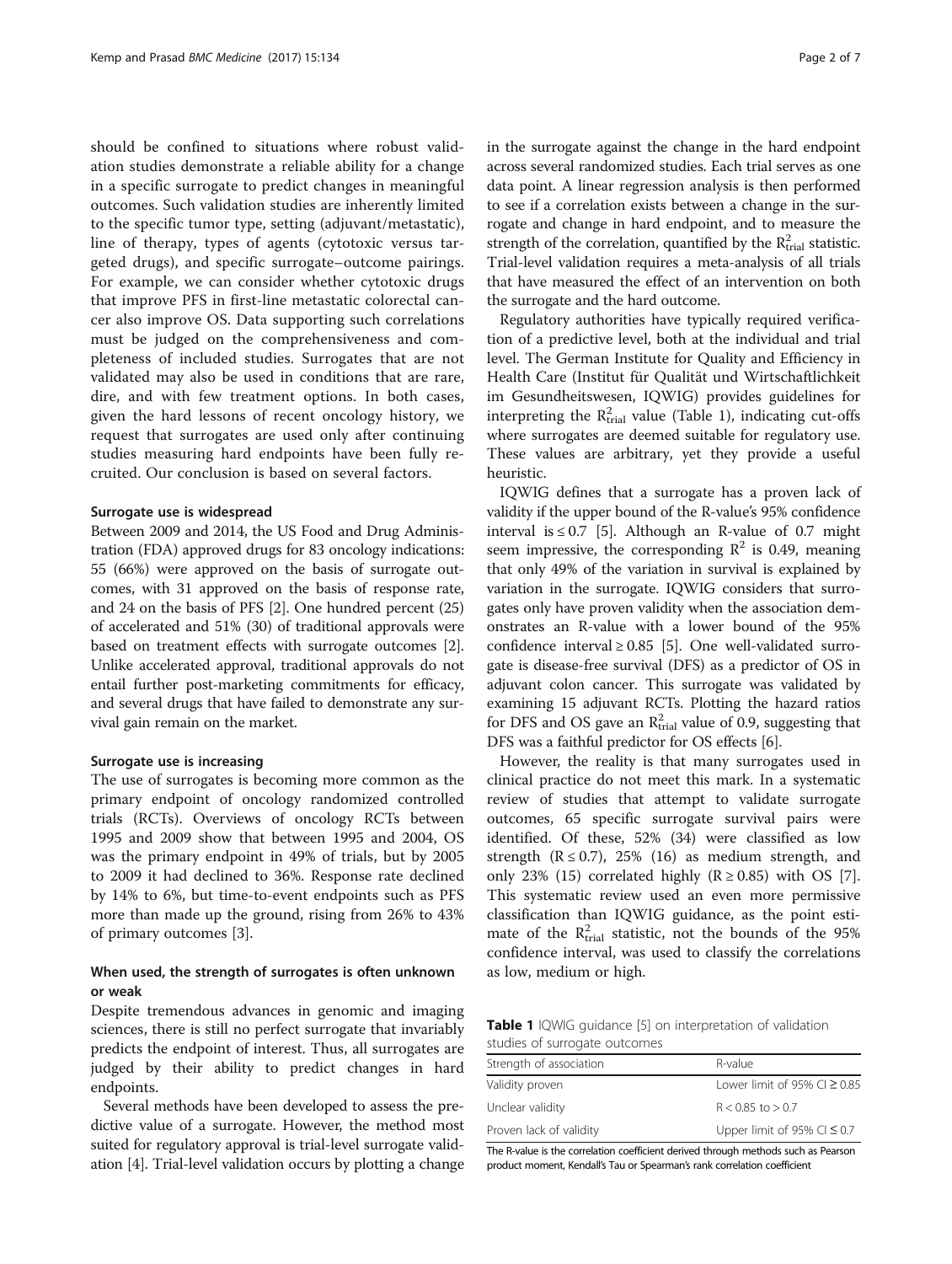Not only are most surrogates in oncology poor predictors of survival, those used for regulatory purposes also have a weak evidence base. Of 55 regulatory approvals made by the FDA on the basis of improvements in surrogates between 2009 and 2014, 65% (36) had no trial-level validation studies. Of the 35% (18) that were studied, only 16% (3) correlated highly with survival [[2\]](#page-5-0).

The FDA grants drugs traditional or accelerated approval. Accelerated approval can be given based on a surrogate benefit that is 'reasonably likely to predict' true clinical efficacy in survival or QoL. Traditional approvals are granted when a drug demonstrates benefit in 'established' surrogate endpoints. However, of 25 drugs approved through the accelerated pathway, 84% (21/25) had no trial-level validation studies at all. Where validation studies were performed, correlations were demonstrated in only 14% (4/25), with R-values  $\leq$  0.7. Of all traditional approvals based on a surrogate, only 10% (3/30) were approved on the basis of a surrogate that had a correlation with an R-value  $\geq 0.85$ . Of the remaining 90% (27/30) of drugs, 50% (15/30) had no trial-level validation studies, 27% (8/30) were approved on the basis of a surrogate with an association with an R-value  $\leq 0.7$ , and 13% (4/30) with an association with an R-value between 0.7 and 0.85 [\[2](#page-5-0)].

While the  $\mathbb{R}^2$  cut-offs used here are arbitrary, it is notable that for most approvals, no  $\mathbb{R}^2$  can be calculated because no validation study has ever been done. Nevertheless, an alternative approach to validate surrogates is the use of the surrogate threshold effect, where some numerical gain in the surrogate is shown to be strongly predictive of some improvement in survival [[8\]](#page-5-0). For instance, PFS may not be an ideal predictor of OS, but perhaps a PFS gain of greater than 5 months or 50% is reliable. These studies, however, are plagued by multiplicity. Since, a priori, we do not know what amount of PFS gain will be predictive, many values are explored until one, by chance alone, yields a strong correlation.

## All surrogate–survival association studies are based on a fragment of the evidence

Like all systematic reviews and meta-analyses regarding medical interventions, trial-level meta-analysis for surrogate validation should be based on an exhaustive summary of the literature relevant to the surrogate.

However, examination of trial-level meta-analyses reveals that most are based on a fragment of the evidence. Only 5/36 (14%) attempted an exhaustive literature search including published articles, abstracts, and an attempt to gain unpublished reports [[7\]](#page-5-0). In those five cases, 684 trials contained data relevant to validation of the surrogate outcome, but information was available and extracted in only 51.5% of cases (352 trials). The lack of available data can bias any attempt to validate surrogate outcomes, because

data that is easily located and included in surrogate validation may have different correlations than unavailable or unreported data. It is partly for this reason that we believe surrogates should only be used when confirmatory studies are ongoing, even when the correlation with outcomes remains strong. To date, no example of a surrogate validation study based on all of the relevant evidence exists. The FDA continues to attempt to validate surrogates based solely on data submitted to the agency [\[9\]](#page-5-0), leaving open the question of whether the correlation is similar for unavailable data.

## Common justifications and benefits for using surrogates may be doubted

Surrogates are used because they are designed to be easier and quicker to measure than the hard endpoints they predict. This ostensibly enables trials to be conducted quickly, at a reduced cost, and to speed up the drug approval process. The industry has frequently criticized regulatory bodies for being too slow to grant approvals, and increased acceptance of surrogate outcomes has been proposed to remedy this [\[10\]](#page-5-0).

However, the use of surrogates as a means to speed up drug approval is uncertain, and may lead to unintended consequences. To use validated surrogates, many trials must first be conducted on a question to validate that surrogate. Practically, this takes time, diminishing the purported benefit of using the surrogate. Second, the availability of surrogates has likely led manufacturers to alter the way in which they test newer agents, and in which populations they are tested, thus trading-off speed of approval for a larger initial market share and undermining the value of the surrogate.

Consider this scenario: traditionally, newer agents were tested in populations with more advanced disease states, e.g. relapsed and refractory cancers. These populations were increasingly likely (per unit of time) to experience the event of interest, typically death, and thus the trial duration was relatively short. Subsequent trials would then seek to confirm activity in earlier disease states where the event rate was lower, and thus trial duration was longer [\[11](#page-5-0)]. As surrogates become widely accepted by regulatory agencies, manufacturers have two options:

- (1)To conduct a trial in the same late-stage population using surrogates. In this scenario, the surrogate event will occur more quickly, meaning the trial can be conducted more quickly, and thus approval can be faster, as was claimed by many observers.
- (2)To conduct a trial using the surrogate but in an earlier disease state. In this scenario, the surrogate event rate may be comparable to the hard event rate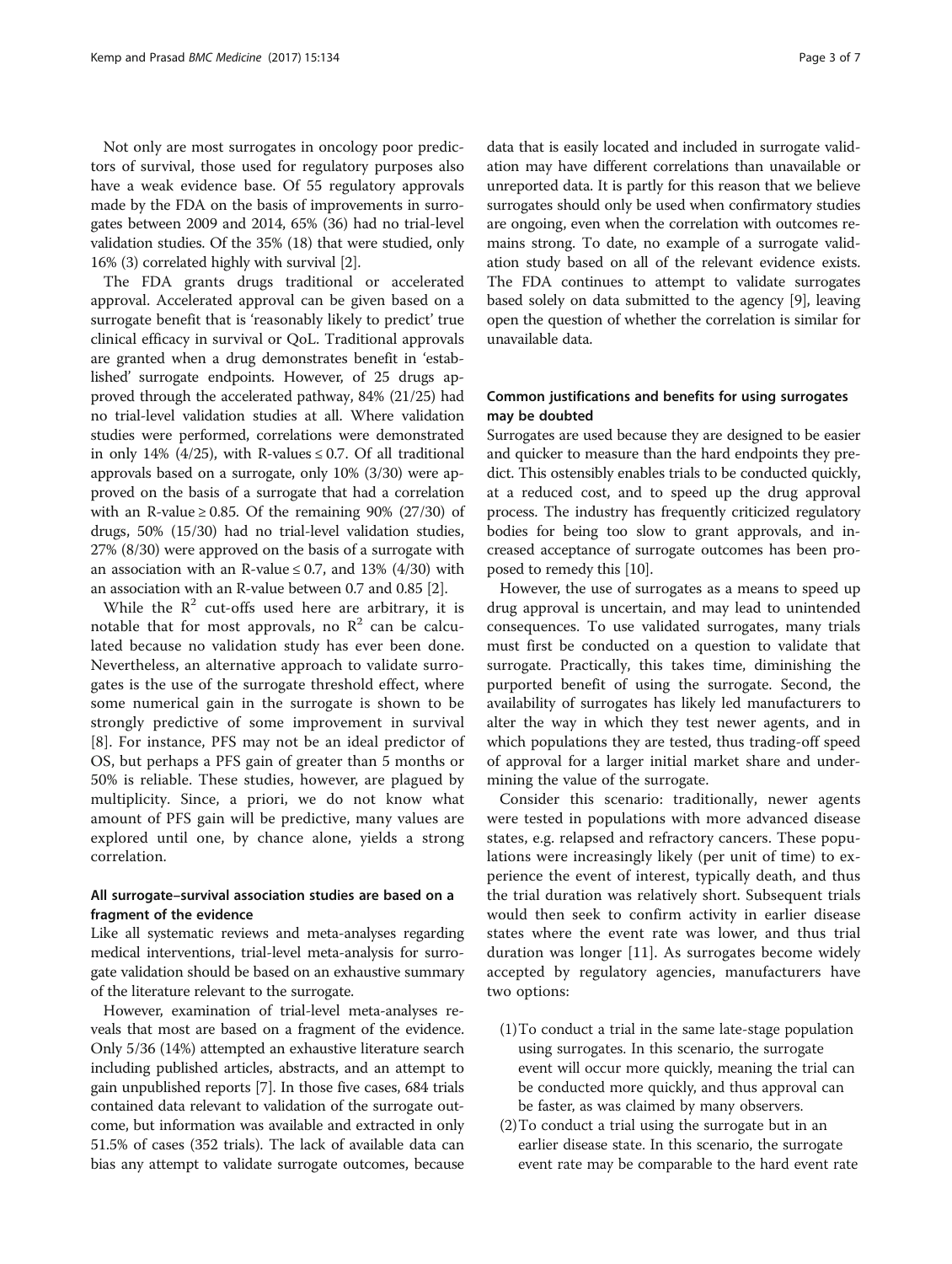in the late-stage population. This means the time to complete both study and approval is comparable. However, the earlier disease state represents a greater proportion of the market share, so the use of surrogates to speed up drug approval is traded off for grabbing a larger initial market share (Table 2).

There are suggestions that this precise scenario occurred when comparing the initial approval of TDM-1 and pertuzumab, drugs tested in metastatic breast cancer that target HER2. TDM-1 – tested in the traditional manner, in the second-line setting – was approved based on an OS benefit. Between enrollment and analysis at a pre-specified cut-off time, this took 44 months to become evident [[12\]](#page-5-0). In contrast, pertuzumab was initially tested in the front-line setting with a primary outcome of PFS, and took 40 months between enrollment and analysis [\[13\]](#page-5-0). This suggests that the time taken to conduct the studies and approve the drugs was comparable, but the initial market share for first-line therapy is certainly larger. This means that the use of surrogates may be changing the way companies seek drug approval. As companies trade off speed for market share, the role of surrogates as speeding up the process may in fact slow it down or at least maintain the current pace.

## 'Unmet medical need' is an overused and imprecise term

The term 'unmet medical need' allows the FDA to utilize accelerated approval (i.e. approval based on a surrogate) and other expedited pathways [[14](#page-5-0)–[17](#page-5-0)], and the FDA guidance on the term is imprecise. Recently, empirical analysis of the term in the biomedical literature suggests that it is being overused. Lu et al. found 237 cancer indications were described as 'unmet medical need' [[18\]](#page-5-0). In 55/237 (23%) cases, 'unmet need' referred to indications with an annual incidence > 1000 cases, with  $\geq$  5 National Comprehensive Cancer Network (NCCN)-recommended regimes and a 50% greater than 5-year survival. Fortythree mentions (18%) referred to indications with an annual incidence > 10 000, 10 recommended regimes, and a 5-year survival rate of more than 50%. These results highlight that there is little professional consensus about unmet need. Thus, the use of surrogates through pathways such as accelerated approval, is likely far greater than conditions with true unmet needs.

## We have been wrong before

Recent studies have challenged the assumption that frequently used surrogates can accurately predict the effect of treatments on hard outcomes [\[7\]](#page-5-0).

In 2008, bevacizumab was approved in combination with paclitaxel for metastatic HER2-negative breast cancer on the basis it improved PFS by 5.9 months [\[19](#page-5-0)]. However, subsequent confirmation studies demonstrated no benefit in OS or QoL, and found substantially increased toxicity [\[20](#page-5-0)]. As a result, market authorization was withdrawn in 2011.

Similar findings have been seen when pathological complete response (pathCR) is used as a surrogate outcome for OS. In a trial-level meta-analysis of 12 international trials, little association was found between frequency of pathCR and OS  $(R^2 = 0.24)$  [[21\]](#page-5-0).

However, despite this weak association, pertuzumab was approved in the neoadjuvant setting on the basis of pathCR rates achieved in an RCT. The adjuvant trial of pertuzumab has now been reported, and showed a miniscule improvement in invasive disease-free survival –another surrogate – and no difference in OS [\[22\]](#page-5-0). At the same time, the drug is associated with increased cardiotoxicity. For this reason, experts have been critical of the use of pertuzumab in this setting [\[23\]](#page-6-0), and pathCR may be considered a failed surrogate.

These examples emphasize that poorly validated surrogate outcomes can be misleading with regards to benefit. Premature regulatory decisions can result in patients being exposed to considerable harm for no benefit.

#### We do a poor job of postmarketing follow up

Even uncertain surrogates may not be problematic if postmarketing studies of drugs approved on the basis of

**Table 2** Effect of surrogate outcomes on options for designing pivotal clinical trials

|                               | Traditional                        | Scenario 1: speed up<br>drug approval | Scenario 2: increased<br>market share | TDM-1                                                   | Pertuzumab                                        |
|-------------------------------|------------------------------------|---------------------------------------|---------------------------------------|---------------------------------------------------------|---------------------------------------------------|
| Population                    | Relapsed                           | Relapsed                              | Newly Diagnosed                       | $2nd$ line                                              | 1 <sup>st</sup> Line                              |
| Market share of<br>population | Small                              | Small                                 | Large                                 |                                                         |                                                   |
| Outcome                       | Hard                               | Surrogate                             | Surrogate                             | <b>OS</b>                                               | PFS                                               |
| Event rate                    | 100% experience<br>event in 1 year | 100% experience<br>event in 6 months  | 100% experience<br>event in 1 year    | OS benefit demonstrated after<br>16 months of follow-up | PFS benefit not demonstrated<br>until 19.3 months |
| Time to complete<br>study     | vear                               | 6 months                              | 1 year                                | 42 months between<br>enrollment and results             | 40 months between<br>enrollment and results       |

OS overall survival, PFS progression-free survival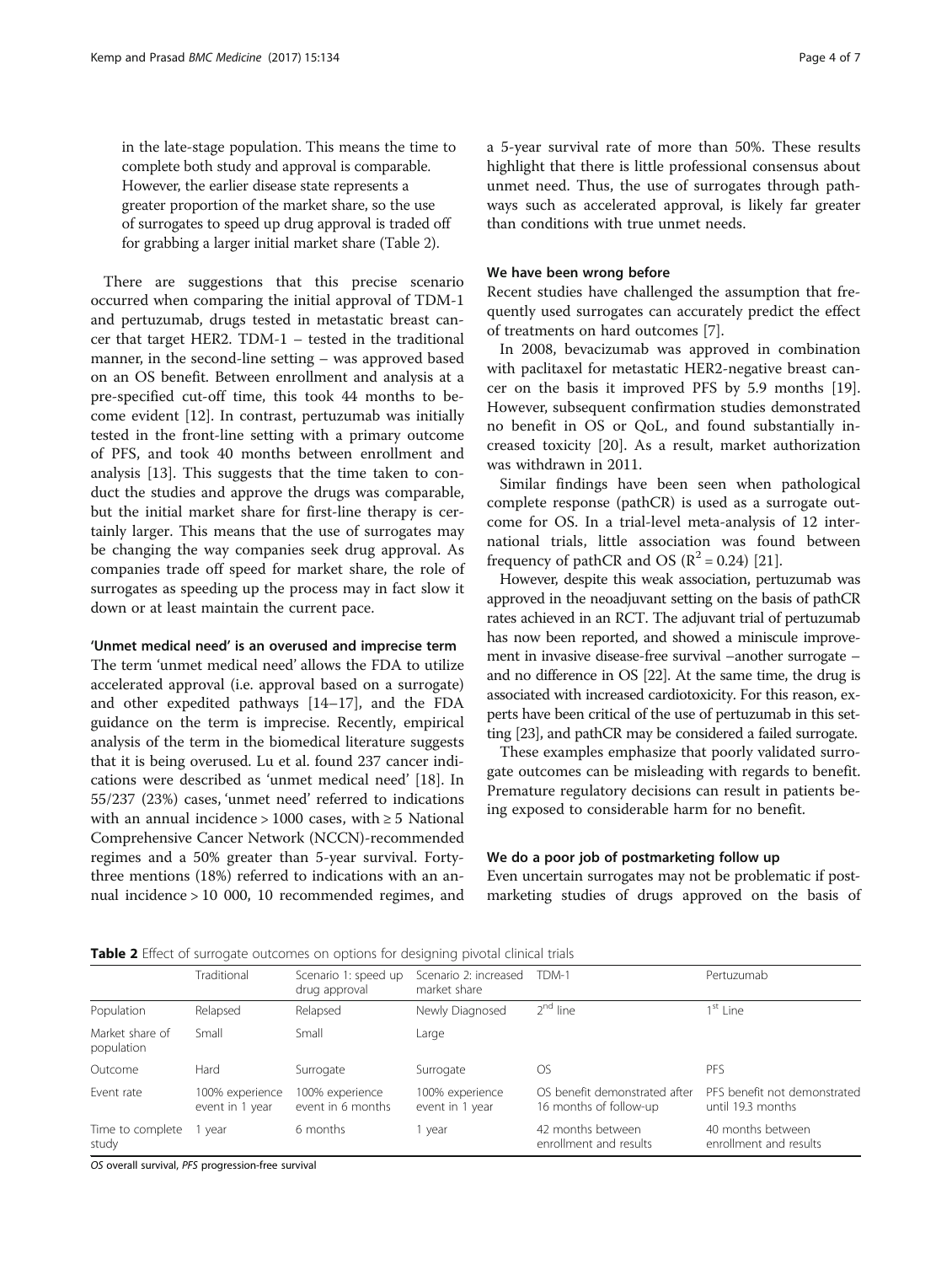surrogate endpoints subsequently and reliably demonstrated benefits in meaningful outcomes. However, for most approvals this is not the case. Between 2004 and 2008, 36 oncology drugs were approved on the basis of a surrogate outcome [[24](#page-6-0)]. With a median follow up of 4.4 years, 18 (50%) failed to improve OS in subsequent trials, 13 (36%) drugs continued to have unknown survival effects, and only 5 (14%) demonstrated an improvement in OS in an RCT [[24\]](#page-6-0).

It is often argued that treatments that fail to improve OS but do improve surrogate outcomes may still have meaningful clinical benefit, either by improving QoL, or being more cost-effective. However, in many cases there is insufficient evidence to reliably make such assertions. The 18 drugs approved that failed to demonstrate a benefit in OS were examined to see if they improved QoL. Only 1 (5%) demonstrated improved QoL, 6 made no statistical difference, 2 were associated with worse QoL, 4 with mixed results and 5 had no evidence concerning QoL [[25\]](#page-6-0). This meant that 47% (17/36) of the drugs approved on the basis of surrogate outcomes, which are now routinely used in the clinic, have no clear benefit in either OS or QoL. Only one of these drugs has had its marketing authorization removed.

## There are two major reasons why surrogates may fall short

Surrogates may fall short in their ability to predict outcomes in hard endpoints for two broad categories of reasons: (1) technical factors in measuring the surrogate introduce such uncertainty that their association with the hard endpoints becomes weak; and (2) something about the relationship between the surrogate, hard endpoint and drug weakens a direct causal link between the surrogate and the hard endpoint.

In some cases, measuring surrogate endpoints can be more complex than measuring hard endpoints. Factors such as measurement error, evaluation bias, attrition bias or informative censoring may weaken the association between the surrogate and hard end point such that its predictive value is lost.

The BOLERO-2 study, which examined the efficacy of everolimus in hormone receptor-positive advanced breast cancer, demonstrated an improvement in PFS by 6.5 months [\[26](#page-6-0)], but failed to demonstrate any improvement in OS [\[27](#page-6-0)]. Informative censoring may have occurred more frequently in the treatment arm than in the control arm. Informative censoring means that the probability a person was censored is related to the probability of experiencing the outcome. Specifically, if censoring occurs more often in patients who experience early toxicity, and if the presence of toxicity is more likely to be experienced by patients with limited physiologic reserve or more aggressive cancer biology, then censoring these patients may lead to a false overestimation of the Kaplan–Meier curve, as the sickest patients are removed. If informative censoring is differential (occurs more often in the treatment than in the control group), then the efficacy of the intervention may be falsely inferred. Informative censoring fundamentally violates the Kaplan–Meier assumption. Both informative and differential censoring may have occurred in BOLERO-2, as everolimus has marked toxicity and high rates of dose reduction. Some patients censored initially on this arm were almost surely censored for toxicity. In an independent analysis, we have shown that the PFS benefit in BOLERO-2 can vanish if one alters the assumptions around censoring [\[28\]](#page-6-0).

Even if a surrogate is perfectly measured it may not be able to predict hard endpoints if there is something in the relationship between the surrogate, drug and hard endpoint that undermines the drug's benefit; for example, the surrogate may not have a causal role in the hard endpoint. This may arise if, for instance, pathCR does not relate to OS because of micrometastatic disease outside the resection areas responsible for OS, which are not measured by the surrogate. Alternatively, this might arise if an intervention has offsite target effects that are independent of the disease process. This can affect the hard endpoint, or whether postprotocol disease growth is accelerated, as well as other possibilities.

## Where do we go from here?

Many of the commonly used surrogates have known the problems described above. However, improved standardization may permit novel surrogates to be identified that have the potential for greater predictive power [[29\]](#page-6-0).

Retrospective analysis of castration-resistant prostate cancer trials allowed a growth constant, g, to be defined based on prostate-specific antigen-level dynamics [\[30](#page-6-0)]. In clinical trials, g was associated with patient survival between arms and could predict a benefit in survival (at 80% power) with only 50 people per arm.

Robust surrogate outcomes have the potential to reduce the clinical, economic and time burden associated with RCTs and drug development. However, this benefit is only achieved if the surrogate is thoroughly validated in establishing true surrogacy for meaningful outcomes, and if the industry does not use the surrogate to justify a longer study to seek a broader market share. Moreover, validation of both existing and novel surrogates may take years, undermining the speed of surrogates. Failure to validate surrogates may lead to harmful drugs entering and persisting on the market.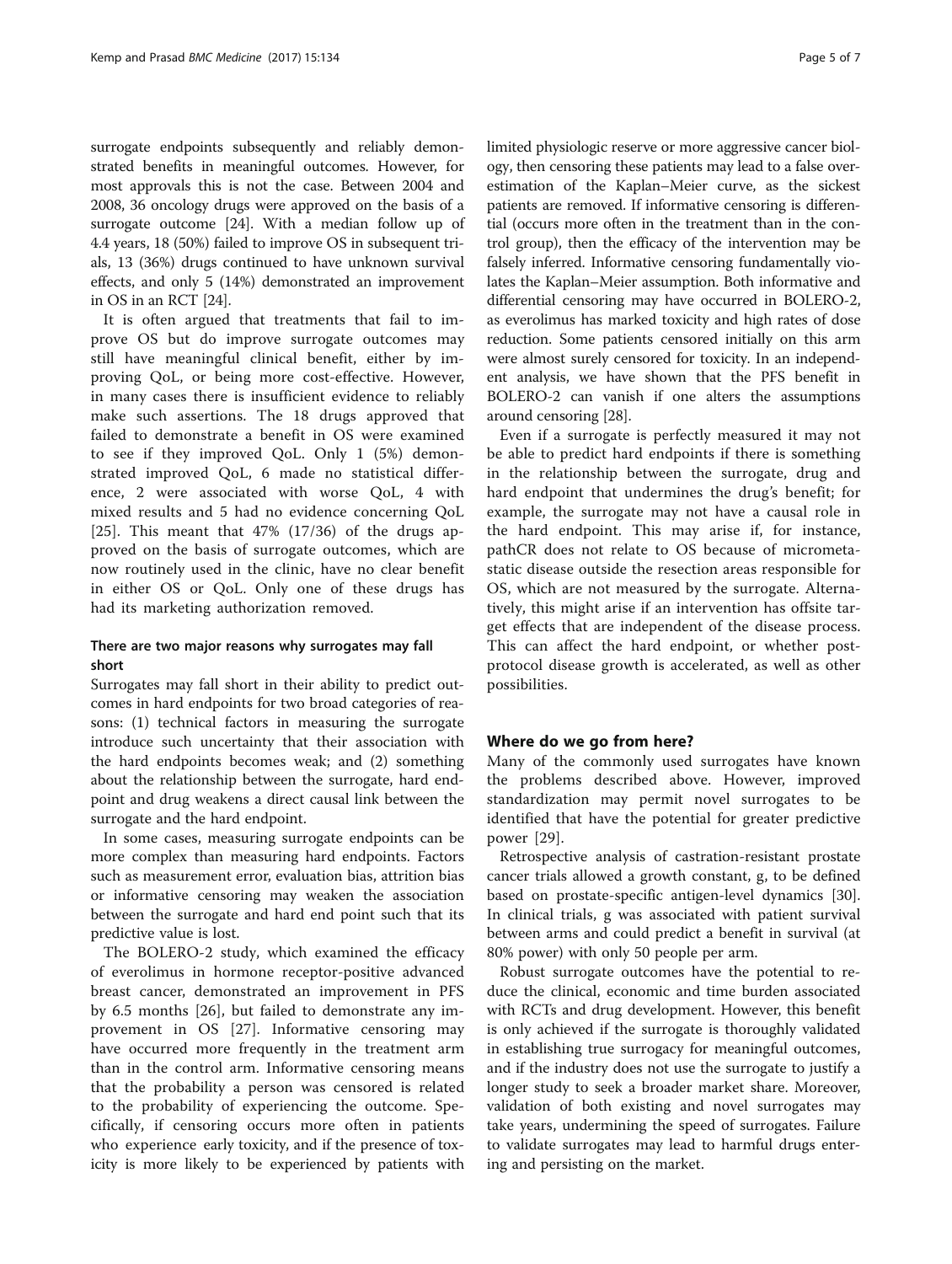## <span id="page-5-0"></span>Conclusions

The factors outlined here lead us to conclude that surrogates should lead to practice change or drug approval only when robust validation studies demonstrate that a change in a specific surrogate has a reliable ability to predict changes in meaningful outcomes. Here we favor strong correlations in line with the IQWIG thresholds. Alternatively, surrogates may also be used when not validated in conditions that are rare, dire, and with few treatment options. In both cases, surrogates should be used after studies measuring hard endpoints have been fully recruited, and are ongoing. We believe this standard balances the benefits of surrogates with the importance of strict regulatory standards. Future work should further explore the unintended consequences of the use of surrogate endpoints in oncology.

#### Acknowledgements

Not applicable.

#### Funding

RK was funded by an Oxford University Clinical Academic Graduate School Elective Bursary. VP received funding from the Laura and John Arnold Foundation.

## Availability of data and materials

Not applicable

#### Authors' contributions

RK and VP conceived the study and wrote the manuscript. Both authors approved the final manuscript.

#### Authors' information

RK is a final-year medical student from Oxford University, UK. In the summer 2017, he plans to begin an academic foundation post at the Wessex Foundation School. His interests include evidence-based medicine, systematic appraisal, bias, and medical oncology. He was awarded the Wronker prize in Pharmacology.

VP is a hematologist–oncologist and Assistant Professor of Medicine at the Oregon Health and Sciences University, USA. He also holds appointments in the Division of Public Health and Preventive Medicine, and as a Senior Scholar in the Center for Health Care Ethics. He is nationally known for his research on oncology drugs, health policy, evidence-based medicine, bias, public health, preventive medicine, and medical reversal. Clinically, VP specializes in the care of lymphoma patients, and attends on the leukemia/ lymphoma service. VP is the author of more than 140 peer-reviewed articles and 30 additional letters or replies in many academic journals.

#### Ethics approval and consent to participate

Not applicable.

#### Consent for publication

Not applicable.

#### Competing interests

The authors declare that they have no competing interests.

#### Publisher's Note

Springer Nature remains neutral with regard to jurisdictional claims in published maps and institutional affiliations.

#### Author details

<sup>1</sup>School of Medicine, University of Oxford, John Radcliffe Hospital, Oxford OX3 9DU, UK. <sup>2</sup>Division of Hematology Oncology, Knight Cancer Institute, Oregon Health and Science University, 3181 SW Sam Jackson Park Road, Portland, OR 97239, USA. <sup>3</sup>Department of Public Health and Preventive

Medicine, Oregon Health and Sciences University, 3181 SW Sam Jackson Park Road, Portland, OR 97239, USA. <sup>4</sup> Center for Health Care Ethics, Oregon Health and Sciences University, 3181 SW Sam Jackson Park Road, Portland, OR 97239, USA.

## Received: 7 March 2017 Accepted: 26 June 2017 Published online: 21 July 2017

#### References

- 1. Booth CM, Eisenhauer EA. Progression-free survival: meaningful or simply measurable? J Clin Oncol. 2012;30:1030–3.
- 2. Kim C, Prasad V. Strength of validation for surrogate end points used in the US Food and Drug Administration's approval of oncology drugs. Mayo Clin Proc. 2016; doi: [10.1016/j.mayocp.2016.02.012.](http://dx.doi.org/10.1016/j.mayocp.2016.02.012)
- 3. Kay A, Higgins J, Day AG, Meyer RM, Booth CM. Randomized controlled trials in the era of molecular oncology: methodology, biomarkers, and end points. Ann Oncol. 2012;23:1646–51.
- 4. Buyse M, Molenberghs G, Burzykowski T, Renard D, Geys H. The validation of surrogate endpoints in meta-analyses of randomized experiments. Biostatistics. 2000;1:49–67.
- 5. Institute for Quality and Efficiency in Health Care. . Validity of surrogate endpoints in oncology: executive summary of rapid report A10–05, version 1.1. Cologne, Germany: Institute for Quality and Efficiency in Health Care; 2005.
- 6. Sargent DJ, Wieand HS, Haller DG, Gray R, Benedetti JK, Buyse M, et al. Disease-free survival versus overall survival as a primary end point for adjuvant colon cancer studies: individual patient data from 20,898 patients on 18 randomized trials. J Clin Oncol. 2005;23:8664–70.
- 7. Prasad V, Kim C, Burotto M, Vandross A. The strength of association between surrogate end points and survival in oncology: a systematic review of trial-level meta-analyses. JAMA Intern Med. 2015;175:1389–98.
- 8. Burzykowski T, Buyse M. Surrogate threshold effect: an alternative measure for meta-analytic surrogate endpoint validation. Pharm Stat. 2006;5:173–86.
- 9. Blumenthal GM, Zhang L, Zhang H, Kazandijan D, Khozin S, Tang S, et al. Milestone analyses of immune checkpoint inhibitors, targeted therapy, and conventional therapy in metastatic non-small cell lung cancer trials. JAMA Oncol. 2017; doi: [10.1001/jamaoncol.2017.1029.](http://dx.doi.org/10.1001/jamaoncol.2017.1029)
- 10. Jena AB, Zhang J, Lakdawalla DN. The trade-off between speed and safety in drug approvals. JAMA Oncol. 2016; doi: [10.1001/jamaoncol.2016.3337.](http://dx.doi.org/10.1001/jamaoncol.2016.3337)
- 11. Vaduganathan M, Prasad V. Modern drug development: which patients should come first? JAMA. 2014;312:2619–20.
- 12. Verma S, Miles D, Gianni L, Krop IE, Welslau M, Baselga J, et al. Trastuzumab emtansine for HER2-positive advanced breast cancer. N Engl J Med. 2012; 367:1783–91.
- 13. Swain SM, Kim SB, Cortés J, Ro J, Semiglazov V, Campone M, et al. Pertuzumab, trastuzumab, and docetaxel for HER2-positive metastatic breast cancer (CLEOPATRA study): overall survival results from a randomised, double-blind, placebo-controlled, phase 3 study. Lancet Oncol. 2013;14:461–71.
- 14. Pazdur R. Endpoints for assessing drug activity in clinical trials. Oncologist. 2008;13 Suppl 2:19–21.
- 15. Johnson JR, Williams G, Pazdur R. End points and United States Food and Drug Administration approval of oncology drugs. J Clin Oncol. 2003;21:1404–11.
- 16. Kazandjian D, Blumenthal GM, Chen HY, He K, Patel M, Justice R, et al. FDA approval summary: crizotinib for the treatment of metastatic non-small cell lung cancer with anaplastic lymphoma kinase rearrangements. Oncologist. 2014;19:e5–11.
- 17. Pazdur R. From our perspective: expedited oncology drug approvals. 2016. [https://www.fda.gov/Drugs/NewsEvents/ucm482172.htm,](https://www.fda.gov/Drugs/NewsEvents/ucm482172.htm) Accessed 2 Mar 2017.
- 18. Lu E, Shatzel J, Shin F, Prasad V. What constitutes an "unmet medical need" in oncology? An empirical evaluation of author usage in the biomedical literature. Semin Oncol. 2017;44:8–12.
- 19. Miller K, Wang M, Gralow J, Dickler M, Cobleigh M, Perez EA, et al. Paclitaxel plus bevacizumab versus paclitaxel alone for metastatic breast cancer. N Engl J Med. 2007;357:2666–76.
- 20. Carpenter D, Kesselheim AS, Joffe S. Reputation and precedent in the bevacizumab decision. N Engl J Med. 2011;365, e3.
- 21. Cortazar P, Zhang L, Untch M, Mehta K, Constantino JP, Wolmark N, et al. Pathological complete response and long-term clinical benefit in breast cancer: the CTNeoBC pooled analysis. Lancet. 2014;384:164–72.
- 22. von Mincwitz G, Procter M, de Azambuja E, Zardavas D, Benyunes M, Viale G, et al. Adjuvant pertuzumab and trastuzumab in early HER2-positive breast cancer. N Engl J Med. 2017; doi: [10.1056/NEMJMoa1703643.](http://dx.doi.org/10.1056/NEMJMoa1703643)